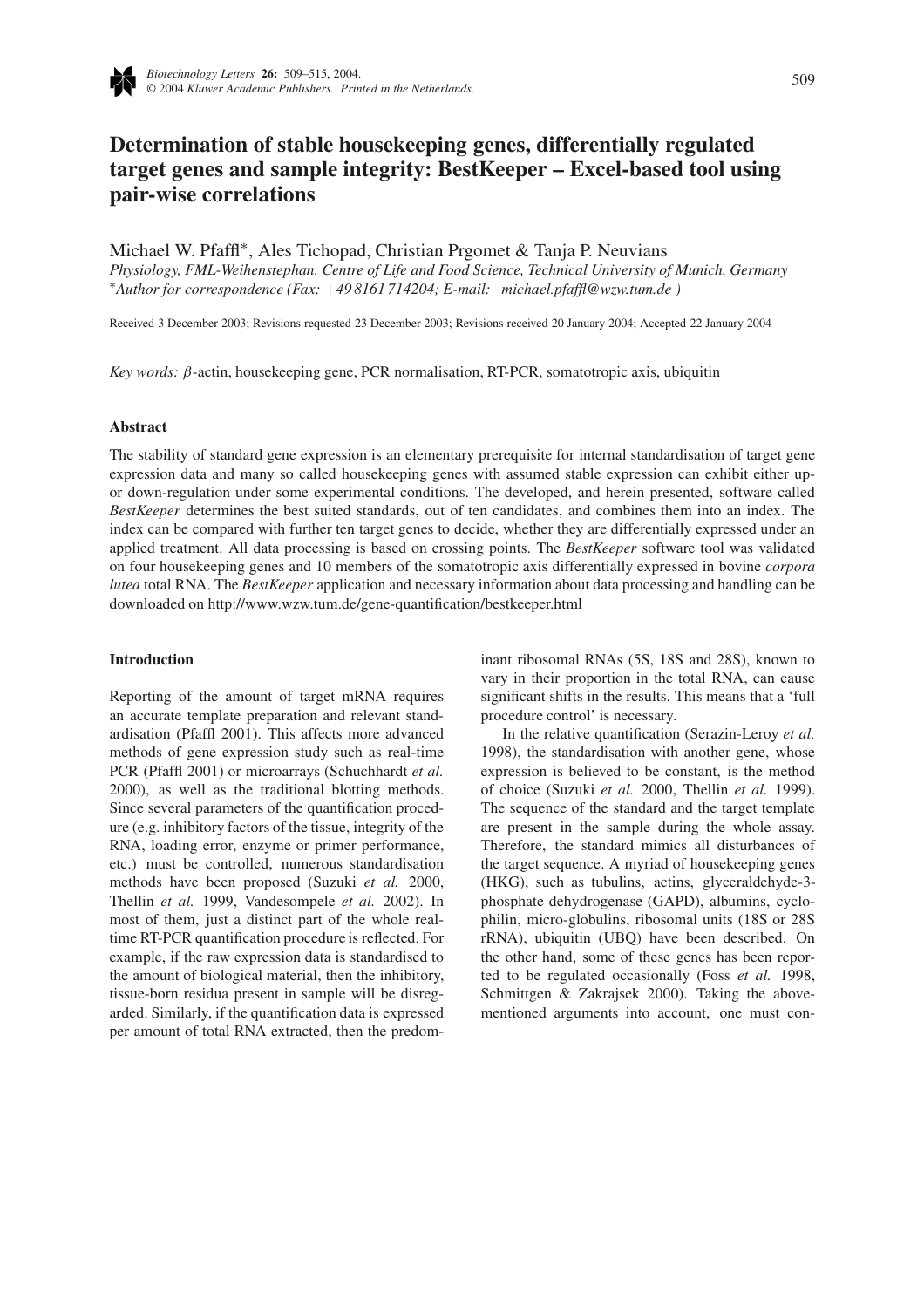clude that there is no absolutely ideal way to control disturbances in the quantification procedure.

Before any gene is chosen as a standard, an exhaustive search is needed to ensure that no significant regulation occurs. This can, however, be a circular problem, as the expression data of the tested standard, as well, has to be standardised. A possible solution might be a use of more than just one HKG in a form of weighted expression index. To address this problem, an Excel based spreadsheet software application named *BestKeeper* was established and tested on biological material.

#### **Materials and methods**

#### *Collection of bovine* Corpora lutea

Thirty-one cows at the mid-luteal phase (days 8– 12) were injected intra muscularly with 500 *µ*g prostaglandin (PG) F2*α* analogue, *Cloprostenol* (Estrumate, Intervet, Germany). *Corpora lutea* (4–5 per group) were collected by trans-vaginal ovariectomy at six intervals after PGF2*α*-injection. Five control *corpora lutea* were randomly collected from untreated cows at the mid-luteal phase. All *corpora lutea* were aliquoted, immediately frozen in liquid  $N_2$  and than stored at −80 ◦C until RNA extraction.

# *Total RNA extraction*

The total RNA was extracted from 100 mg slices of deep frozen tissue with the peqGOLD TriFast<sup>TM</sup> (PeqLab, Erlangen, Germany), utilising the single step modified liquid separation procedure (Chomczynski 1993). The integrity of the total RNA was determined by electrophoresis on 2% (w/v) agarose gels. Nucleic acid concentrations were measured at 260 nm. Purity of the total RNA extracted was determined as the 260 nm/280 nm ratio with expected values between 1.8 and 2.

#### *Two step RT real-time PCR*

One *µ*g total RNA was reverse-transcribed to cDNA in 40  $\mu$ l volume in the Mastercycler Gradient (Eppendorf, Hamburg, Germany) thermal cycler. Following reaction mix was set: RT buffer (50 mM Tris, pH 8.3, 75 mM KCl, 3 mM MgCl2*)*, 10 mM DTT and 300  $\mu$ M dNTPs. The RNA was first denaturated at 65 ◦C for 5 min. For the subsequent RT reaction, 100 *µ*M random hexamer primers (MBI Fermentas, St.

Leon-Rot, Germany), 200 units M-MLV H−, Reverse Transcriptase (Promega, Madison, USA), and 12.5 U RNase inhibitor (Roche Diagnostics, Mannheim, Germany) were added and the reaction incubated at 42 ◦C for 60 min. Eventually, samples were heated for 1 min at 99 ◦C to terminate the RT reaction.

Primer sequences of UBQ, GAPD, *β*-actin, 18S rRNA, IGF-1 (insulin-like growth factors type 1), IGF-2, IGFR-1 (insulin-like growth factor receptor type 1), IGFR-2, IGFBP-1 (insulin-like growth factor binding protein type 1) – IGFBP-6 were designed to span at least one intron (Pfaffl *et al.* 2002). Primers were synthesized commercially (MWG Biotech, Ebersberg, Germany). PCR conditions were optimised on the gradient thermal cycler and on the LightCycler (Roche Diagnostic). Real-time PCR using SYBR Green I technology on the LightCycler was then performed. Master-mix for each PCR run was prepared as follows: 6.4  $\mu$ l water, 1.2  $\mu$ l MgCl<sub>2</sub> (4 mM), 0.2  $\mu$ l of each primer (4 pmol), 1 *µ*l Fast Start DNA Master SYBR Green I mix (Roche Diagnostics). Finally, 9 *µ*l mastermix and 25 ng reverse transcribed total RNA in  $1 \mu$ l water were transferred into capillaries, reaching end volume 10  $\mu$ l. The following amplification program was used: after 10 min of denaturation at 95 °C, 40 cycles of real-time PCR with 3-segment amplification were performed consisting of 15 s at 95 °C for denaturation, 10 s at 60 °C for annealing and 20 s at 72 °C for polymerase elongation. The melting step was then performed with slow heating starting at 60 ◦C with a rate of 0.1  $\degree$ C per second up to 99  $\degree$ C with continuous measurement of fluorescence. The expressions of the UBQ, GAPD, *β*-actin and 18S rRNA were quantified separately. Further on, 10 target genes (TG) of interest were amplified: IGF-1, IGF-2, IGFR-1, IGFR-2, IGFBP-1 to IGFBP-6. These factors, all members of the somatotropic axis, were supposed to vary during the *Estrumate* treatment. In each biological sample all 14 mRNA transcripts were quantified.

## *Data acquisition*

Data on the expression levels of studied factors were obtained in the form of crossing points (CP) as described earlier (Rasmussen 2001). The data acquisition was done employing the '*second derivative maximum*' method (Rasmussen 2001) as computed by the LightCycler Software 3.5 (Roche Diagnostics). For further data analysis the Excel based application *Best-Keeper* was programmed to accelerate the computing procedure.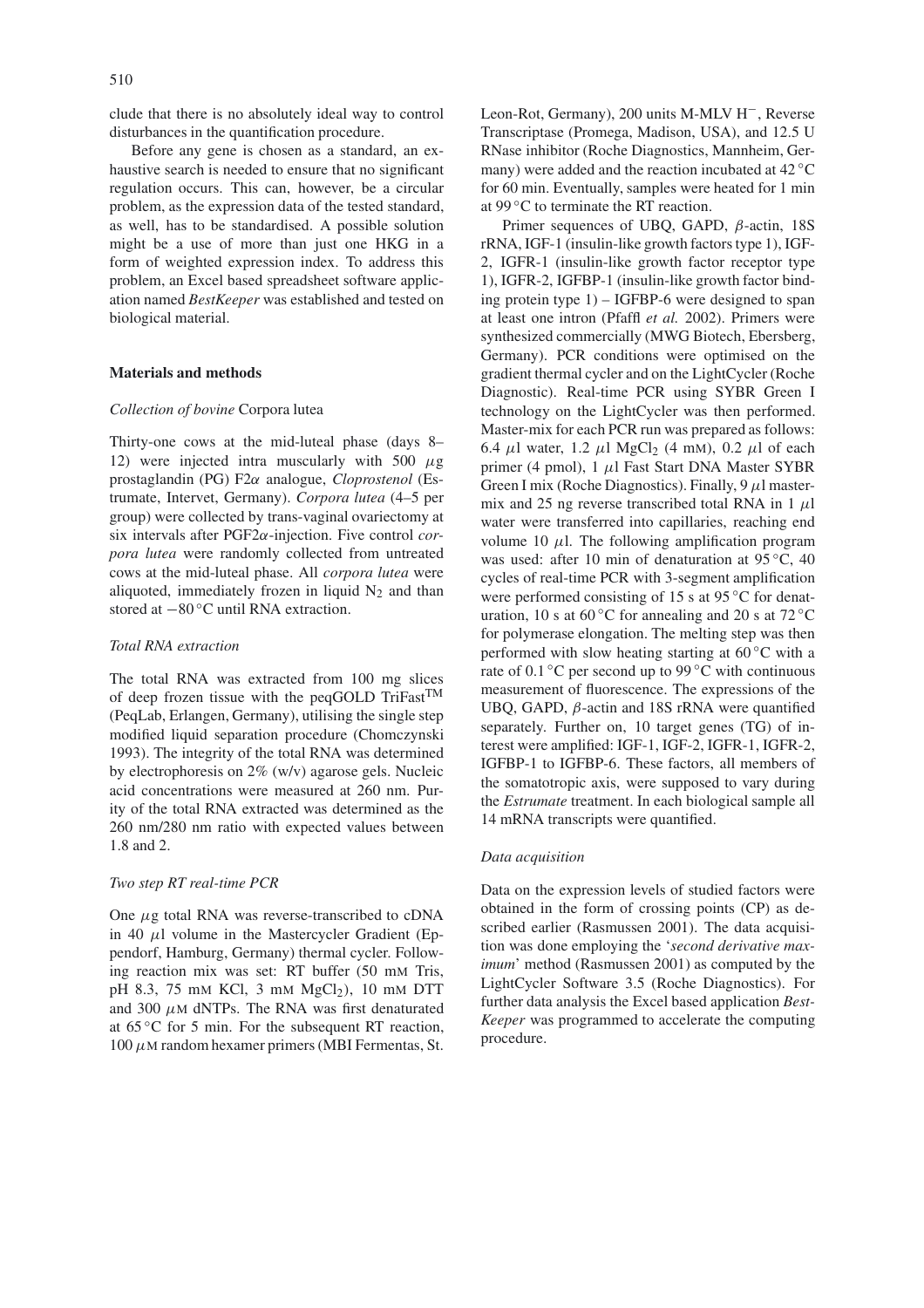*Table 1.* Descriptive statistics of four candidate housekeeping genes (HKG) based on their crossing point (CP) values. In the two last columns the *BestKeeper* index is computed together with the same descriptive parameters, either for four genes (UBQ, GAPD, *β*-actin and 18S) or for three genes after removal of 18S (UBQ, GAPD and *β*-actin).

| Data of candidate housekeeping genes $(n = 4)$ |                                             |            |            |            |                   |                   |  |  |  |
|------------------------------------------------|---------------------------------------------|------------|------------|------------|-------------------|-------------------|--|--|--|
| Factor                                         | <b>UBQ</b><br><b>GAPD</b><br>$\beta$ -actin |            |            | 18S        | <b>BestKeeper</b> | <b>BestKeeper</b> |  |  |  |
|                                                |                                             |            |            |            | $(n = 4)$         | $(n = 3)$         |  |  |  |
| N                                              | 31                                          | 31         | 31         | 31         | 31                | 31                |  |  |  |
| <b>GM</b> [CP]                                 | 20.83                                       | 21.48      | 18.26      | 12.83      | 17.99             | 20.14             |  |  |  |
| AM [CP]                                        | 20.86                                       | 21.5       | 18.29      | 12.97      | 18.03             | 20.16             |  |  |  |
| Min [CP]                                       | 19.22                                       | 19.65      | 16.71      | 9.87       | 16.44             | 18.65             |  |  |  |
| Max [CP]                                       | 23.19                                       | 24.3       | 20.8       | 16.58      | 20.86             | 22.65             |  |  |  |
| $SD$ [ $\pm CP$ ]                              | 0.76                                        | 0.74       | 0.79       | 1.5        | 0.9               | 0.69              |  |  |  |
| $CV$ [% $CP$ ]                                 | 3.66                                        | 3.45       | 4.34       | 11.57      | 4.98              | 3.43              |  |  |  |
|                                                |                                             |            |            |            |                   |                   |  |  |  |
| Min $[x$ -fold]                                | $-3.06$                                     | $-3.56$    | $-2.93$    | $-7.81$    | 2.93              | 2.8               |  |  |  |
| $Max$ [x-fold]                                 | 5.13                                        | 7.05       | 5.82       | 13.44      | 7.31              | 5.7               |  |  |  |
| $SD$ [ $\pm$ x-fold]                           | $\pm 1.7$                                   | $\pm 1.67$ | $\pm 1.73$ | $\pm 2.83$ | $\pm 1.86$        | $\pm 1.61$        |  |  |  |

Abbreviations: N: number of samples; GM [CP]: the geometric mean of CP; AM [CP]: the arithmetic mean of CP; Min [CP] and Max [CP]: the extreme values of CP; SD  $[\pm C$ P]: the standard deviation of the CP; CV  $[\%$  CP]: the coefficient of variance expressed as a percentage on the CP level; Min [x-fold] and Max [x-fold]: the extreme values of expression levels expressed as an absolute x-fold over- or under-regulation coefficient; SD [± x-fold]: standard deviation of the absolute regulation coefficients.

# *Analysis of expression stability of housekeeping genes*

Descriptive statistics of the derived crossing points were computed for each HKG: the geometric mean (GM), arithmetic mean (AM), minimal (Min) and maximal (Max) value, standard deviation (SD), and coefficient of variance (CV). All CP data are compared over the entire study, including control and all treatment groups. Herein, four genes, each of  $n = 31$ , were investigated. The x-fold over- or under-expression of individual samples towards the geometric mean CP are calculated and the multiple factor of their minimal and maximal values, expressed as the x-fold ratio and its standard deviation, are presented [Equations (1) and (2), Table 1]. These x-fold regulation results are corrected via the factor specific real-time PCR efficiency, calculated according Equation (3).

$$
Min[x\_fold] = E^{\min[CP] - \text{GM[CP]}},\tag{1}
$$

$$
Max[x\_fold] = E^{\max[CP] - GM[CP]}.
$$
 (2)

The corresponding real-time PCR efficiency **(E)** can be obtained in two ways. It can be computed either as sample specific (Tichopad *et al.* 2003, Liu & Saint 2002), or as factor specific (Rasmussen 2000) according to Equation (3). The slope of linear regression model fitted over log-transformed data of serially diluted input DNA concentrations plotted against their CPs (Rasmussen 2000, Pfaffl 2001). The maximal efficiency of PCR is  $E = 2$  where every single template is replicated in each cycle and the minimal value is  $E = 1$ , corresponding to no replication.

$$
E = 10^{-1/\text{slope}}.\tag{3}
$$

After the descriptive statistics for the individual candidate, HKG expression levels have been calculated, the first estimation of HKG expression stability can already be done, based on the inspection of calculated variations (SD and CV values). According to the variability observed, HKGs can be ordered from the most stably expressed, exhibiting the lowest variation, to the least stable one, exhibiting the highest variation. Any studied gene with the SD higher than  $1$  (= starting template variation by the factor 2) can be considered inconsistent (Table 1).

From the genes considered stably expressed, the *BestKeeper Index* specific for the respective sample is calculated as the geometric mean (3) of its candidate HKGs CP values [Equation (4)], where z is the total number of HKGs included.

$$
BestKeeper Index =
$$
  
\n
$$
\sqrt[3]{CP_1 \times CP_2 \times CP_3 \times \dots \times CP_z}.
$$
\n(4)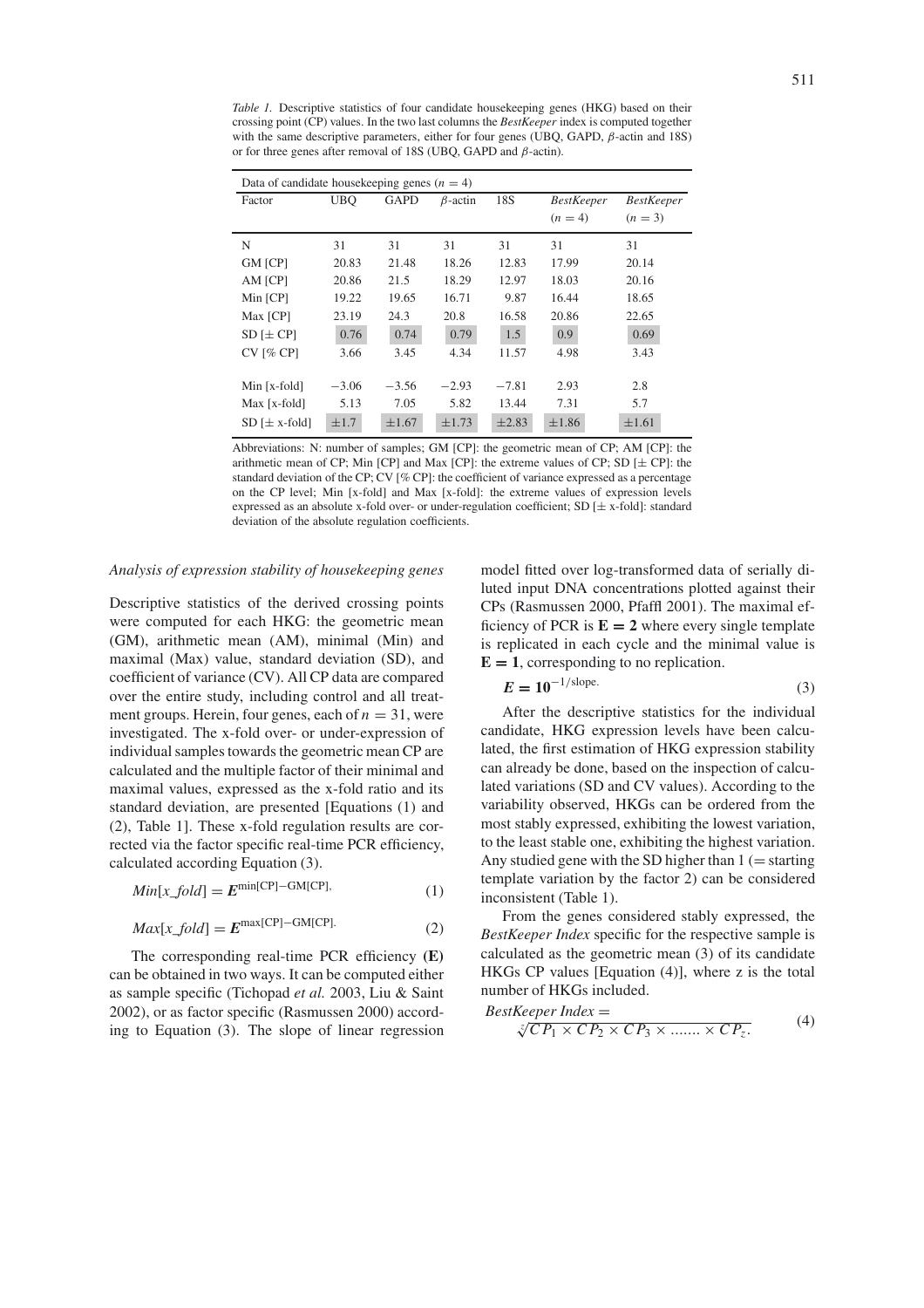*Table 2.* Repeated pair-wise correlation analysis and correlation analysis of candidate housekeeping genes (HKG). A: Genes are pair-wise correlated one with another and then with the *Best-Keeper* index ( $n = 4$ ); B: results of the correlation analysis HKG versus *BestKeeper* index is shown ( $n = 3$ ).

| 2A: Repeated pair-wise correlation analysis $(n = 4)$                                  |                         |                                 |                                     |                  |  |  |  |  |
|----------------------------------------------------------------------------------------|-------------------------|---------------------------------|-------------------------------------|------------------|--|--|--|--|
| VS.                                                                                    | HKG 1<br>UBO            | HKG <sub>2</sub><br><b>GAPD</b> | HKG <sub>3</sub><br>$\beta$ -actin  | HKG4<br>18S      |  |  |  |  |
| HKG <sub>2</sub>                                                                       | 0.771                   |                                 |                                     |                  |  |  |  |  |
| $p$ -Value                                                                             | 0.001                   |                                 |                                     |                  |  |  |  |  |
| HKG <sub>3</sub>                                                                       | 0.728                   | 0.803                           |                                     |                  |  |  |  |  |
| $p$ -Value                                                                             | 0.001                   | 0.001                           |                                     |                  |  |  |  |  |
| HKG4                                                                                   | 0.486                   | 0.554                           | 0.576                               |                  |  |  |  |  |
| $p$ -Value                                                                             | 0.006                   | 0.001                           | 0.001                               |                  |  |  |  |  |
| BestKeeper vs.                                                                         | <b>UBQ</b>              | <b>GAPD</b>                     | $\beta$ -actin                      | 18S              |  |  |  |  |
| Coeff. of corr. $[r]$                                                                  | 0.766                   | 0.823                           | 0.832                               | 0.902            |  |  |  |  |
| <i>p</i> -Value                                                                        | 0.001                   | 0.001                           | 0.001                               | 0.001            |  |  |  |  |
| Repeated pair-wise correlation analysis $(n = 4)$<br>HKG vs. BestKeeper index out of 4 |                         |                                 |                                     |                  |  |  |  |  |
| <b>HKG</b>                                                                             | HKG <sub>1</sub>        | HKG <sub>2</sub>                | HKG <sub>3</sub>                    | HKG <sub>4</sub> |  |  |  |  |
|                                                                                        | UBQ                     | GAPD                            | $\beta$ -actin                      | 18S              |  |  |  |  |
| Coeff. of corr. $[r]$                                                                  | 0.766                   | 0.823                           | 0.832                               | 0.902            |  |  |  |  |
| Coeff. of det. $[r^2]$                                                                 | 0.587                   | 0.677                           | 0.692                               | 0.814            |  |  |  |  |
| $p$ -Value                                                                             | 0.001                   | 0.001                           | 0.001                               | 0.001            |  |  |  |  |
| 2B: Repeated pair-wise correlation analysis ( $n = 3$ )                                |                         |                                 |                                     |                  |  |  |  |  |
|                                                                                        |                         |                                 |                                     |                  |  |  |  |  |
| VS.                                                                                    | HKG <sub>1</sub><br>UBO | HKG <sub>2</sub><br><b>GAPD</b> | HKG <sub>3</sub><br>$\beta$ – actin | HKG4             |  |  |  |  |
| HKG <sub>2</sub>                                                                       | 0.771                   | $\overline{\phantom{0}}$        |                                     |                  |  |  |  |  |
| <i>p</i> -Value                                                                        | 0.001                   |                                 |                                     |                  |  |  |  |  |
| HKG <sub>3</sub>                                                                       | 0.728                   | 0.803                           |                                     |                  |  |  |  |  |
| $p$ -Value                                                                             | 0.001                   | 0.001                           |                                     |                  |  |  |  |  |
| HKG4                                                                                   |                         |                                 |                                     |                  |  |  |  |  |
| $p$ -Value                                                                             |                         |                                 |                                     |                  |  |  |  |  |
| BestKeeper vs.                                                                         | UBQ                     | GAPD                            | $\beta$ -actin                      |                  |  |  |  |  |
| Coeff. of corr. $[r]$                                                                  | 0.903                   | 0.929                           | 0.926                               |                  |  |  |  |  |
| $p$ -Value                                                                             | 0.001                   | 0.001                           | 0.001                               |                  |  |  |  |  |
| Repeated pair-wise correlation analysis $(n = 3)$<br>HKG vs. BestKeeper index out of 3 |                         |                                 |                                     |                  |  |  |  |  |
| HKG                                                                                    | HKG <sub>1</sub>        | HKG <sub>2</sub>                | HKG <sub>3</sub>                    | HKG4             |  |  |  |  |
|                                                                                        | UBQ                     | GAPD                            | $\beta$ -actin                      |                  |  |  |  |  |
| Coeff. of corr. $[r]$                                                                  | 0.903                   | 0.929                           | 0.926                               |                  |  |  |  |  |
| Coeff. of det. $[r^2]$                                                                 | 0.815                   | 0.863                           | 0.857                               |                  |  |  |  |  |

# *Analysis of the inter-HKG relations*

To estimate inter-gene relations of all possible HKG pairs, numerous *pair-wise correlation analyses* are performed. Within each such correlation the *Pearson correlation coefficient* (*r*) and the probability *p* value are calculated (Tables 2A and 2B). All those highly correlated HKGs are combined into an index. Then, correlation between each candidate HKG and the index is calculated, describing the relation between the index and the contributing candidate HKG by the Pearson correlation coefficient (*r*), coefficient of determination  $(r^2)$  and the *p*-value (Tables 2A and 2B).

# *Analysis of target genes*

Target gene (TG) expression data are statistically processed in the same way like those of HKGs, e.g., their GM, AM, SD, CV, Min. and Max. values (Table 4). Also here the *pair-wise correlation analyses* are performed to see any relation between pairs of TGs (Table 3).

To consider if a TG exhibits an expression pattern comparable or different from another TG, they are inspected in the same way as described for the HKGs and finally also correlated with the calculated index. Then, the same parameters of the correlation analysis as for HKG are calculated (Tables 4 and 5). Where a high correlation of TG to the index occurs, an expression pattern comparable to the HKG can be assumed. TGs expressed differentially from the index show no significance and sometimes even inverse correlation coefficients.

# *Analysis of sample integrity and expression stability within HKGs*

Since the occurrence of outliers among prepared samples can obscure the accuracy of the estimation, individual samples are tested (herein  $n = 31$ ) for their integrity (e.g. mRNA respectively cDNA quantity and quality) as well as their expression stability. An intrinsic variance (InVar) of expression for a single sample is calculated as a mean value square difference of single sample's CP value for one factor from a mean CP value of the same factor [Equation (5)].

*Inv*
$$
ar_m[\pm CP] = \frac{1}{n-1} \sum_{i=1}^{n} (CP_n^m - meanCP_n)^2
$$
, (5)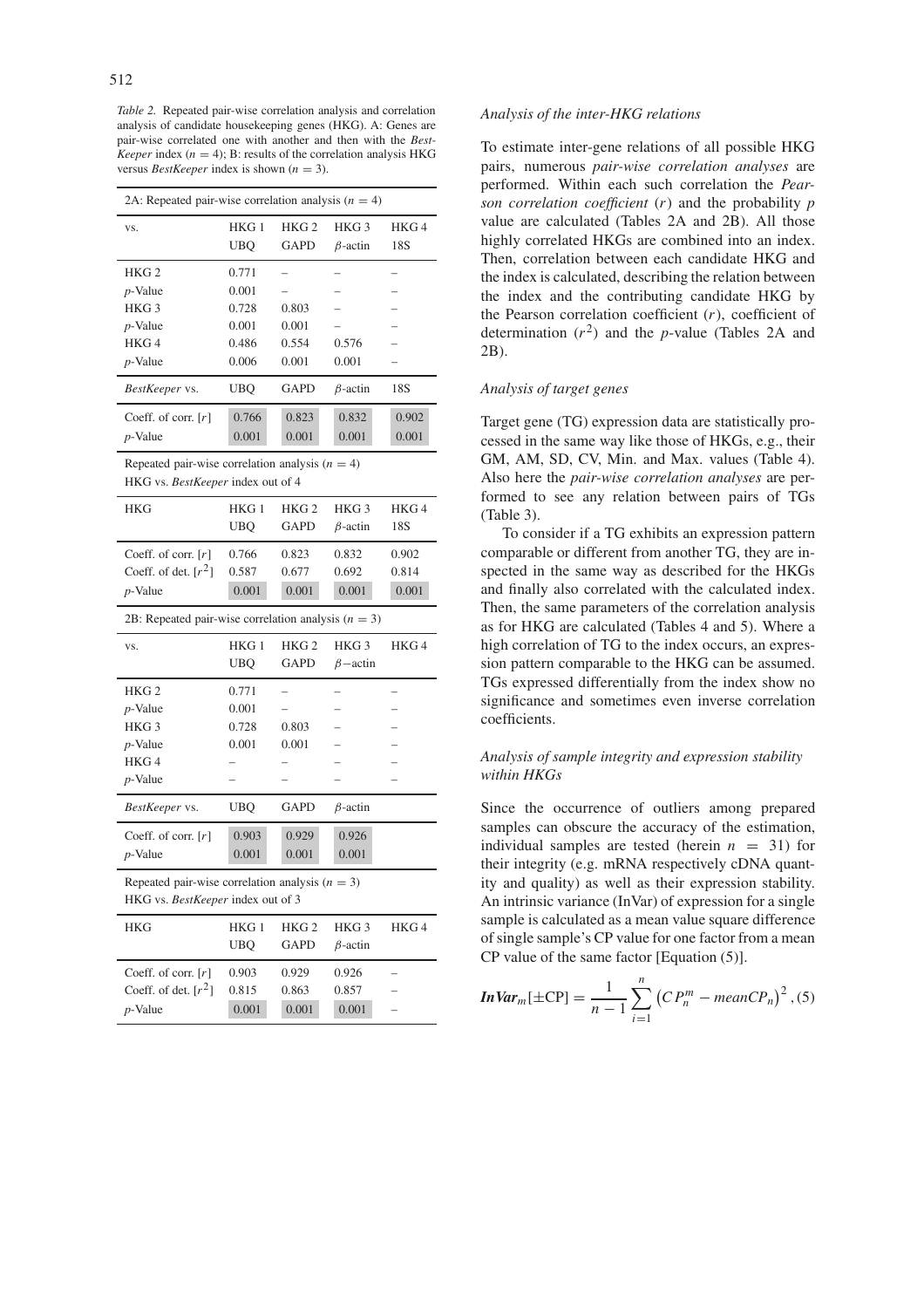| Data of target genes $(n = 10)$ |                 |                            |                              |                              |                           |                |                           |               |                           |                        |
|---------------------------------|-----------------|----------------------------|------------------------------|------------------------------|---------------------------|----------------|---------------------------|---------------|---------------------------|------------------------|
| Factor                          | TG 1<br>$IGF-1$ | TG <sub>2</sub><br>$IGF-2$ | TG <sub>3</sub><br>$IGF-R-1$ | TG <sub>4</sub><br>$IGF-R-2$ | TG <sub>5</sub><br>$BP-1$ | TG 6<br>$BP-2$ | TG <sub>7</sub><br>$BP-3$ | TG8<br>$BP-4$ | TG <sub>9</sub><br>$BP-5$ | <b>TG 10</b><br>$BP-6$ |
| N                               | 31              | 31                         | 31                           | 31                           | 31                        | 31             | 31                        | 31            | 31                        | 31                     |
| GM [CP]                         | 29.29           | 23.12                      | 24.56                        | 37.88                        | 29.23                     | 30.51          | 29.95                     | 31.09         | 26.7                      | 30.32                  |
| AM [CP]                         | 29.31           | 23.14                      | 24.59                        | 37.89                        | 29.38                     | 30.53          | 30                        | 31.13         | 26.74                     | 30.36                  |
| Min [CP]                        | 27.59           | 21.54                      | 23.17                        | 36.54                        | 24.59                     | 28.47          | 27.13                     | 28.88         | 23.52                     | 27                     |
| Max [CP]                        | 31.42           | 25.52                      | 27.68                        | 39.92                        | 35.33                     | 33.09          | 36.47                     | 34.41         | 29.66                     | 33.52                  |
| $SD$ [ $\pm CP$ ]               | 0.79            | 0.86                       | 0.88                         | 0.66                         | 2.49                      | 0.77           | 1.32                      | 1.12          | 1.25                      | 1.1                    |
| $CV$ [% CP]                     | 2.71            | 3.71                       | 3.59                         | 1.74                         | 8.47                      | 2.51           | 4.41                      | 3.59          | 4.68                      | 3.64                   |
| Min [x-fold]                    | $-3.26$         | $-2.99$                    | $-2.63$                      | $-2.54$                      | $-24.92$                  | $-4.12$        | $-7.06$                   | $-4.64$       | $-9.06$                   | $-10.02$               |
| Max [x-fold]                    | 4.37            | 5.29                       | 8.67                         | 4.1                          | 68.62                     | 5.96           | 91.86                     | 9.96          | 7.78                      | 9.16                   |
| $SD$ [ $\pm$ x-fold]            | 1.73            | 1.81                       | 1.84                         | 1.58                         | 5.61                      | 1.7            | 2.5                       | 2.17          | 2.38                      | 2.15                   |

*Table 3.* Descriptive statistics of target genes. Ten genes are analysed based on their CP values in the same way like HKGs (legend in Table 1).

*Table 4.* Pair-wise correlation analysis of the ten target genes. Target genes are pair-wise correlated among each other. Pearson correlation coefficient  $(r)$  and the value of probability  $p$  are shown.

| Repeated pair-wise correlation analysis [Pearson correlation coefficient $(r)$ ] |          |                 |                          |                          |                          |                          |                          |                          |                          |                          |
|----------------------------------------------------------------------------------|----------|-----------------|--------------------------|--------------------------|--------------------------|--------------------------|--------------------------|--------------------------|--------------------------|--------------------------|
| VS.                                                                              | $IGF-1$  | $IGF-2$         | $IGF-R-1$                | $IGF-R-2$                | $BP-1$                   | $BP-2$                   | $BP-3$                   | $BP-4$                   | $BP-5$                   | $BP-6$                   |
|                                                                                  | TG1      | TG <sub>2</sub> | TG <sub>3</sub>          | TG4                      | TG <sub>5</sub>          | TG <sub>6</sub>          | TG <sub>7</sub>          | TG8                      | TG <sub>9</sub>          | <b>TG 10</b>             |
| TG <sub>2</sub>                                                                  | 0.367    |                 | $\overline{\phantom{0}}$ | -                        |                          |                          |                          | $\overline{\phantom{a}}$ |                          | $\overline{\phantom{a}}$ |
| $p$ -Value                                                                       | 0.043    |                 | $\qquad \qquad$          | -                        |                          |                          |                          | $\overline{\phantom{0}}$ | $\overline{\phantom{0}}$ |                          |
| TG <sub>3</sub>                                                                  | 0.43     | 0.586           | $\overline{\phantom{0}}$ | -                        |                          |                          |                          |                          | $\overline{\phantom{0}}$ |                          |
| $p$ -Value                                                                       | 0.016    | 0.001           | $\overline{\phantom{0}}$ | $\overline{\phantom{0}}$ |                          |                          |                          | $\overline{\phantom{a}}$ |                          |                          |
| TG4                                                                              | 0.073    | $-0.03$         | $-0.068$                 | -                        | $\overline{\phantom{0}}$ | $\overline{\phantom{0}}$ | $\overline{\phantom{0}}$ | $\overline{\phantom{0}}$ | $\overline{\phantom{0}}$ |                          |
| $p$ -Value                                                                       | 0.699    | 0.874           | 0.714                    | -                        |                          | $\overline{\phantom{0}}$ |                          | $\overline{\phantom{0}}$ |                          |                          |
| TG <sub>5</sub>                                                                  | $-0.003$ | $-0.176$        | 0.345                    | 0.064                    |                          |                          |                          |                          | $\overline{\phantom{0}}$ |                          |
| $p$ -Value                                                                       | 0.984    | 0.345           | 0.057                    | 0.729                    |                          |                          |                          | $\overline{\phantom{0}}$ | $\overline{\phantom{0}}$ |                          |
| TG <sub>6</sub>                                                                  | 0.257    | 0.331           | 0.309                    | 0.102                    | $-0.019$                 |                          |                          |                          |                          |                          |
| $p$ -Value                                                                       | 0.163    | 0.069           | 0.091                    | 0.587                    | 0.921                    | $\overline{\phantom{0}}$ |                          | $\overline{\phantom{a}}$ | $\overline{\phantom{0}}$ |                          |
| TG <sub>7</sub>                                                                  | 0.252    | 0.612           | 0.81                     | $-0.006$                 | 0.377                    | 0.189                    | $\qquad \qquad -$        |                          |                          |                          |
| $p$ -Value                                                                       | 0.172    | 0.001           | 0.001                    | 0.976                    | 0.037                    | 0.307                    | $\qquad \qquad -$        | $\qquad \qquad -$        | $\overline{\phantom{m}}$ |                          |
| TG8                                                                              | 0.257    | 0.832           | 0.711                    | 0.109                    | 0.057                    | 0.291                    | 0.738                    | $\overline{\phantom{0}}$ | $\overline{\phantom{0}}$ |                          |
| $p$ -Value                                                                       | 0.163    | 0.001           | 0.001                    | 0.56                     | 0.759                    | 0.112                    | 0.001                    | $\overline{\phantom{0}}$ | $\qquad \qquad -$        |                          |
| TG <sub>9</sub>                                                                  | 0.044    | $-0.232$        | 0.054                    | 0.269                    | 0.139                    | 0.321                    | $-0.056$                 | 0.016                    | $\overline{\phantom{0}}$ |                          |
| $p$ -Value                                                                       | 0.812    | 0.211           | 0.774                    | 0.144                    | 0.453                    | 0.078                    | 0.766                    | 0.929                    | $\overline{\phantom{0}}$ |                          |
| <b>TG 10</b>                                                                     | 0.335    | 0.379           | 0.283                    | 0.174                    | $-0.123$                 | 0.563                    | 0.116                    | 0.425                    | 0.441                    |                          |
| $p$ -Value                                                                       | 0.066    | 0.035           | 0.123                    | 0.35                     | 0.508                    | 0.001                    | 0.534                    | 0.017                    | 0.013                    | -                        |
| BestKeeper vs.                                                                   | TG1      | TG <sub>2</sub> | TG <sub>3</sub>          | TG <sub>4</sub>          | TG <sub>5</sub>          | TG <sub>6</sub>          | TG <sub>7</sub>          | TG8                      | TG <sub>9</sub>          | <b>TG 10</b>             |
| Coeff. of corr. $[r]$                                                            | 0.402    | 0.775           | 0.665                    | 0.192                    | $-0.041$                 | 0.18                     | 0.696                    | 0.811                    | $-0.132$                 | 0.266                    |
| $p$ -Value                                                                       | 0.025    | 0.001           | 0.001                    | 0.302                    | 0.827                    | 0.33                     | 0.001                    | 0.001                    | 0.477                    | 0.147                    |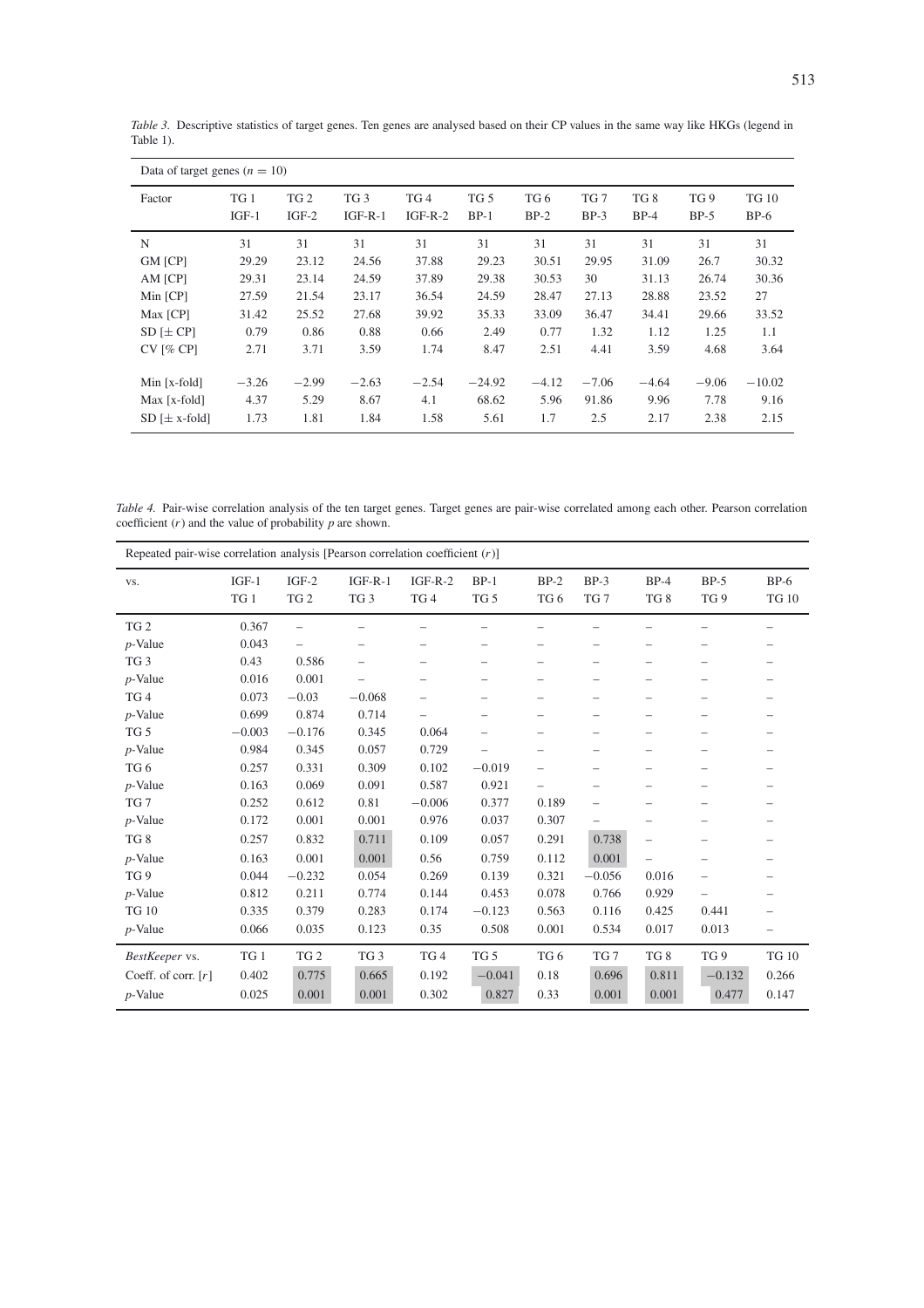*Table 5.* Results of pair-wise correlation analysis of target gene vs. *BestKeeper* index.

| Repeated pair-wise correlation analysis: TG vs. BestKeeper $(n = 3$ HKG) |         |                 |                 |           |                 |        |                 |        |            |              |
|--------------------------------------------------------------------------|---------|-----------------|-----------------|-----------|-----------------|--------|-----------------|--------|------------|--------------|
|                                                                          | TG 1    | TG <sub>2</sub> | TG <sub>3</sub> | TG 4      | TG <sub>5</sub> | TG 6   | TG <sub>7</sub> | TG 8   | <b>TG9</b> | <b>TG 10</b> |
|                                                                          | $IGF-1$ | $IGF-2$         | $IGF-R-1$       | $IGF-R-2$ | $BP-1$          | $BP-2$ | $BP-3$          | $BP-4$ | $BP-5$     | $BP-6$       |
| Coeff. of corr. $[r]$                                                    | 0.4     | 0.78            | 0.67            | 0.19      | $-0.04$         | 0.18   | 0.7             | 0.81   | $-0.13$    | 0.27         |
| Coeff. of det. $[r^2]$                                                   | 0.16    | 0.6             | 0.44            | 0.04      | $\Omega$        | 0.03   | 0.48            | 0.66   | 0.02       | 0.07         |
| $p$ -Value                                                               | 0.025   | 0.001           | 0.001           | 0.302     | 0.827           | 0.33   | 0.001           | 0.001  | 0.477      | 0.147        |

where the term in brackets denotes a difference of respective CP observation (*n*) of respective HKG (*m*) from the average CP value of the same HKG. Results are expressed in CP units  $[\pm C\]$  or as percentage of the mean  $[\pm \% CP]$ . Further, it is expressed as an efficiency corrected intrinsic variation of x-fold, overor under-expression of studied factor in the respective sample towards the mean CP of the same factor  $[\pm x$ -fold] [Equation (6)].

$$
InVarm[\pm x_{f}old] = EmInVar[\pm CP].
$$
 (6)

If justified, strongly deviating samples, due to inefficient sample preparation, incomplete reverse transcription or sample degradation, can be removed from the *BestKeeper* index calculation and its consistence and reliability thus be increased. A removal is recommended over a 3-fold over- or under-expression.

#### **Results and discussion**

In this paper, the Excel based tool *BestKeeper,* is presented and was tested in biological materials. The software is able to compare expression levels of up to ten HKGs together with ten TGs, each in up to hundred biological samples. Raw data input in the *BestKeeper* software are on Excel tables, separate for HKGs and TGs. Calculation proceeds in the background and results obtained can be easily printed out. All CP data are plotted in Excel table attached figures. It determines the 'optimal' HKGs employing the *pair-wise correlation analysis* of all pairs of candidate genes and calculates the geometric mean of the 'best' suited ones. The weighted index is correlated with up to ten target genes using the same pair-wise correlation analysis. Data observations are in form of raw CP (Rasmussen 2001) or threshold cycles (Ct) (Livak 2001) generated by a real-time PCR platform. The raw CPs seem to be best estimators of the expression levels as they are (in most cases) normally distributed and a

parametric test can thus be performed. Expression data phrased in CP units is comparable with a logarithmic data transformation to the basis of two. This also gives the CP datasets the *Gaussian* distribution justifying usage of parametric methods.

Heterogeneous variance between groups of differently expressed genes, however, invalidates the use of *Pearson correlation coefficient*. Low expressed genes where CPs were obtained somewhere around cycles 30–35 surely show different variance compared to high expressed genes with CPs around 15 or even less. Such two samples cannot be correlated parametrically but on their ranks only. New version of the *BestKeeper* tool is, being prepared, employing also non-parametric methods such as the *Spearman* and *Kendall Tau correlation coefficient*. These methods are useful where genes with very different expression levels are compared.

Herein the software tool was tested on experimental data obtained from total RNA samples extracted from bovine *corpora lutea* under the *Estrumate* treatment. Compared to UBQ, GAPD and *β*-actin, in 18S, high CP variation in the expression was observed – a reason to exclude 18S from index calculation. On the other hand, all four HKG correlated very well one with another – a reason to retain 18S in the index. Both alternatives were tested and the correlation matrix for four candidate genes are shown in the Tables 2A and 2B. The expressions of UBQ, GAPD and *β*-actin showed CP variations around 0.75 CP (0.74 CP *<* SD *<* 0.79 CP), whereas the 18S expression showed high CP variation (SD =  $1.5$  CP) as well as up-/downregulation  $(\pm 2.83$ -fold). Therefore the weighted index, calculated out of 4 candidates, showed a  $SD =$ 0.90 cycles. After the exclusion of 18S from index its variation decreased ( $SD = 0.69$  cycles). The analysis showed a strong correlation  $(0.766 < r < 0.902)$  for all candidates.